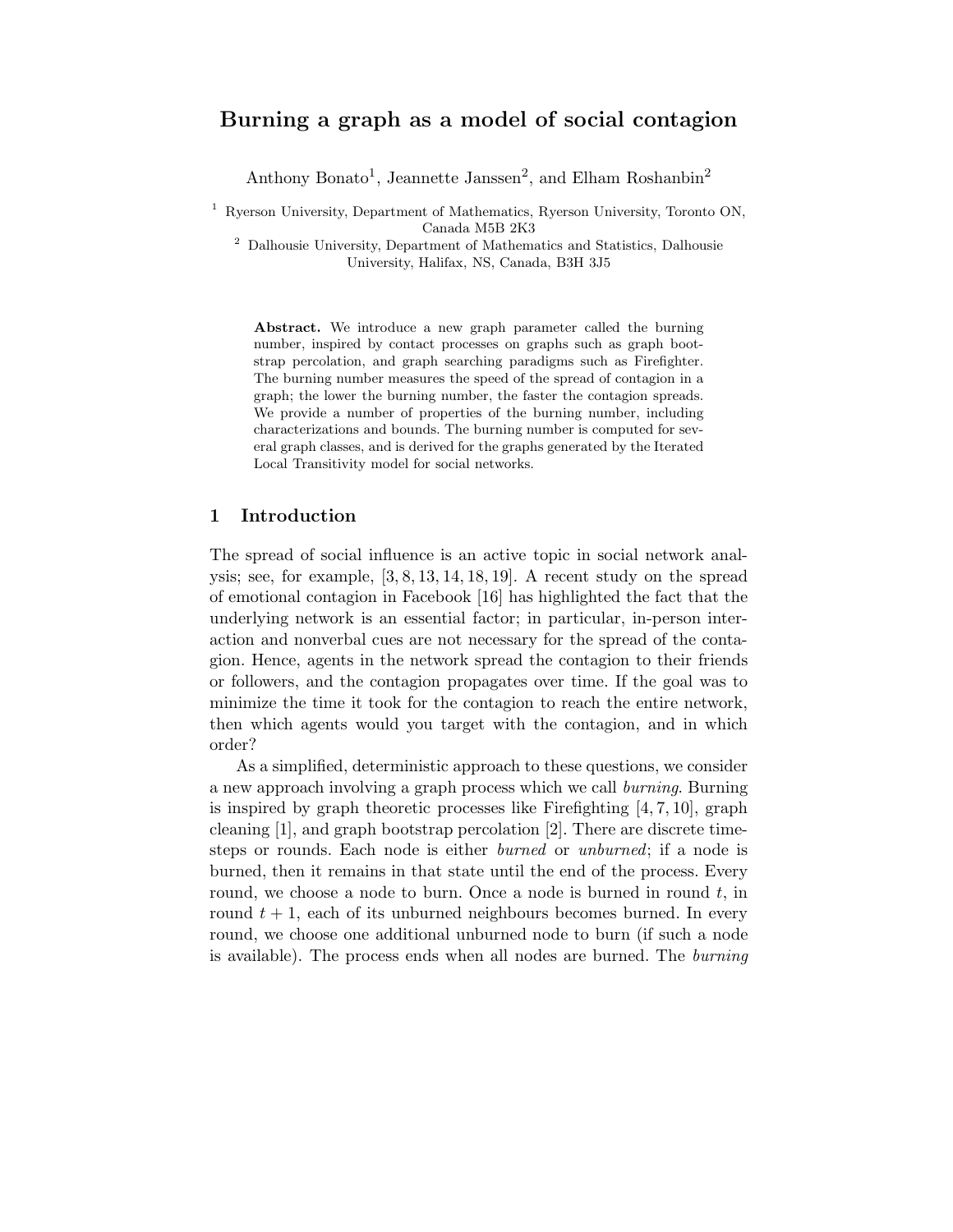number of a graph G, written by  $b(G)$ , is the minimum number of rounds needed for the process to end. For example, it is straightforward to see that  $b(K_n) = 2$ . However, even for a relatively simple graph such as the path  $P_n$  on n nodes, computing the burning number is more complex; in fact,  $b(P_n) = \lceil n^{1/2} \rceil$  as stated below in Theorem 3 (and proven in [6]).

Burning may be viewed as a simplified model for the spread of social contagion in a social network such as Facebook or Twitter. The lower the value of  $b(G)$ , the easier it is to spread such contagion in the graph G. Suppose that in the process of burning a graph  $G$ , we eventually burned the whole graph G in k steps, and for each i,  $1 \leq i \leq k$ , we denote the node that we burn in the *i*-th step by  $x_i$ . We call such a node simply a source of fire. The sequence  $(x_1, x_2, \ldots, x_k)$  is called a burning sequence for  $G$ . With this notation, the burning number of  $G$  is the length of a shortest burning sequence for  $G$ ; such a burning sequence is referred to as *optimal*. For example, for the path  $P_4$  with nodes  $v_1, v_2, v_3, v_4$ , the sequence  $(v_2, v_4)$  is an optimal burning sequence (See Figure 1). Note that for a graph G with at least two nodes, we have that  $b(G) \geq 2$ .



**Fig. 1.** Burning the path  $P_4$  (the open circles represent burned nodes).

The goal of the current paper is to introduce the burning number and explore its core properties. A characterization of burning number via a decomposition into trees is given in Theorem 1. As proven in [6], computing the burning number of a graph is NP-complete, even for planar, disconnected, or bipartite graphs. As such, we provide sharp bounds on the burning number for connected graphs, which are useful in many cases when computing the burning number. See Theorem 2.2 for bounds on the burning number. We compute the burning number on the Iterated Local Transitivity model for social networks (introduced in [5]) and grids; see Theorem 8 and Theorem 9, respectively. In the final section, we summarize our results and present open problems for future work.

#### 2 Properties of the burning number

In this section, we collect a number of results on the burning number, ranging from characterizations, bounds, to computing the burning num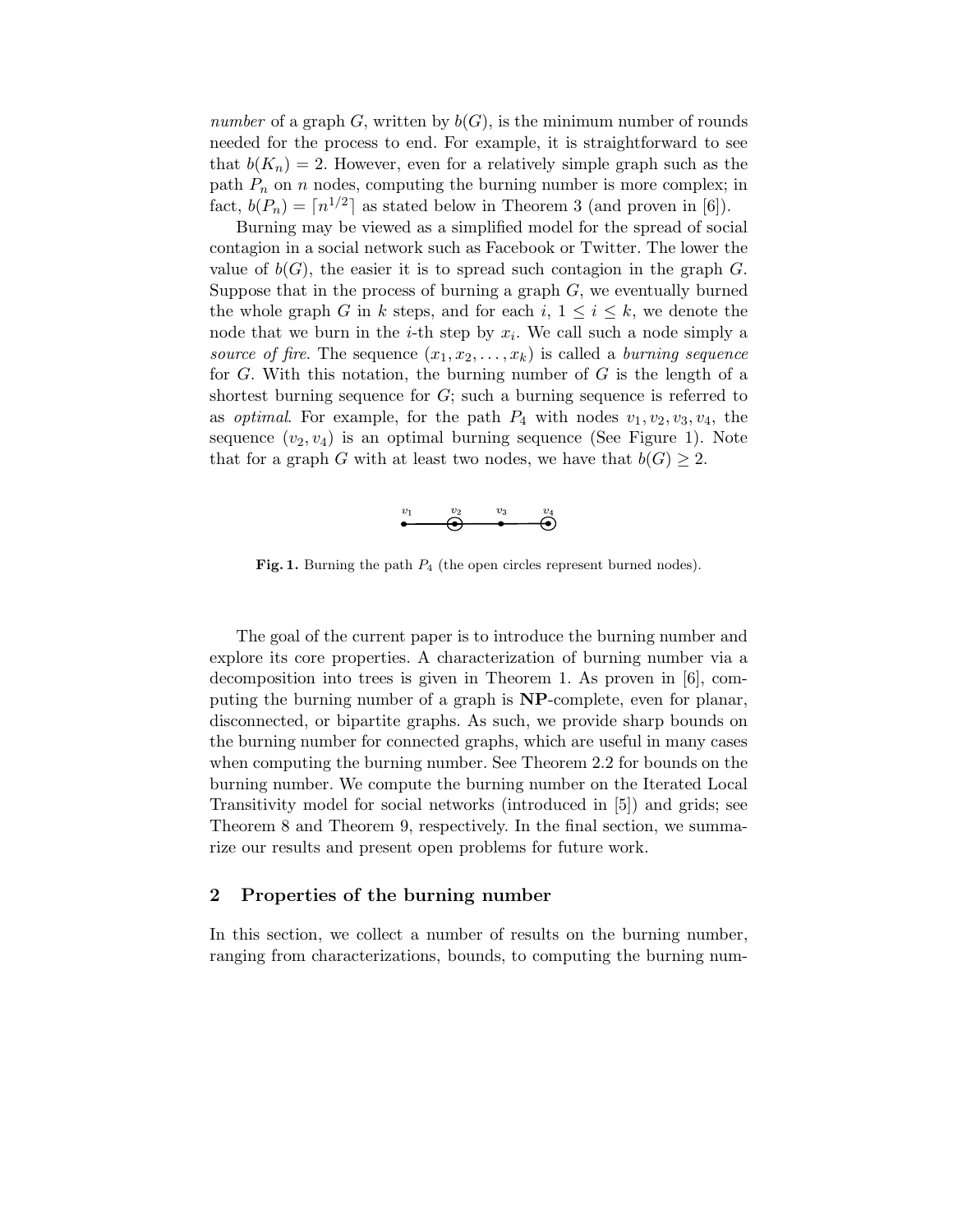ber on certain kinds of graphs. We first need some terminology. If G is a graph and v is a node of  $G$ , then the *eccentricity* of v is defined as  $\max\{d(v, u): u \in G\}$ . The *radius* of G is the minimum eccentricity over the set of all nodes in  $G$ . The *center* of  $G$  consists of the nodes in  $G$  with minimum eccentricity.

Given a positive integer k, the k-th closed neighborhood of  $v$  is defined to be the set  $\{u \in V(G) : d(u, v) \leq k\}$  and is denoted by  $N_k[v]$ ; we denote  $N_1[v]$  simply by  $N[v]$ . We first make the following observation. Suppose that  $(x_1, x_2, \ldots, x_k)$ , where  $k \geq 3$ , is a burning sequence for a given graph G. For  $1 \leq i \leq k$ , the fire spread from  $x_i$  will burn only all the nodes within distance  $k - i$  from  $x_i$  by the end of the k-th step. On the other hand, every node  $v \in V(G)$  must be either a source of fire, or burned from at least one of the sources of fire by the end of the k-th step. In other words, any node of G that is not a source of fire must be an element of  $N_{k-i}[x_i]$ , for some  $1 \leq i \leq k$ . Therefore, we can see that  $(x_1, x_2, \ldots, x_k)$ forms a burning sequence for  $G$  if and only if the following set equation holds:

$$
N_{k-1}[x_1] \cup N_{k-2}[x_2] \cup \ldots \cup N_0[x_k] = V(G).
$$
 (1)

Here is another simple observation. Let G be a connected graph, and  $(x_1, x_2, \ldots, x_k)$  be an optimal burning sequence for G. Then for each pair i and j, with  $1 \leq i \leq j \leq k$ ,  $d(x_i, x_j) \geq j - i$ . Since, otherwise, if  $d(x_i, x_j) = l < j - i$ , then  $x_j$  will be burned at stage  $l + i$   $(< j)$  which is a contradiction. Hence, we have the following corollary.

**Corollary 1.** Suppose that  $(x_1, x_2, \ldots, x_k)$  is a burning sequence for a connected graph G. If for some node  $x \in V(G) \setminus \{x_1, \ldots, x_k\}$  and  $1 \leq j \leq$  $k-1$ , we have that  $N[x] \subseteq N[x_i]$ , and for every  $i \neq j$ ,  $d(x, x_i) \geq |i - j|$ , then  $(x_1, \ldots, x_{j-1}, x, x_{j+1}, \ldots, x_k)$  is also a burning sequence for G.

## 2.1 Characterizations of burning number via trees

The following theorem provides an alternative characterization of the burning number. Note that through the rest of this paper we consider the burning problem for connected graphs. The depth of a node in a rooted tree is the number of edges in a shortest path from the node to the tree's root. The *height* of a rooted tree  $T$  is the greatest depth in  $T$ . A rooted tree partition of G is a collection of rooted trees which are subgraphs of G, with the property that the node sets of the trees partition  $V(G).$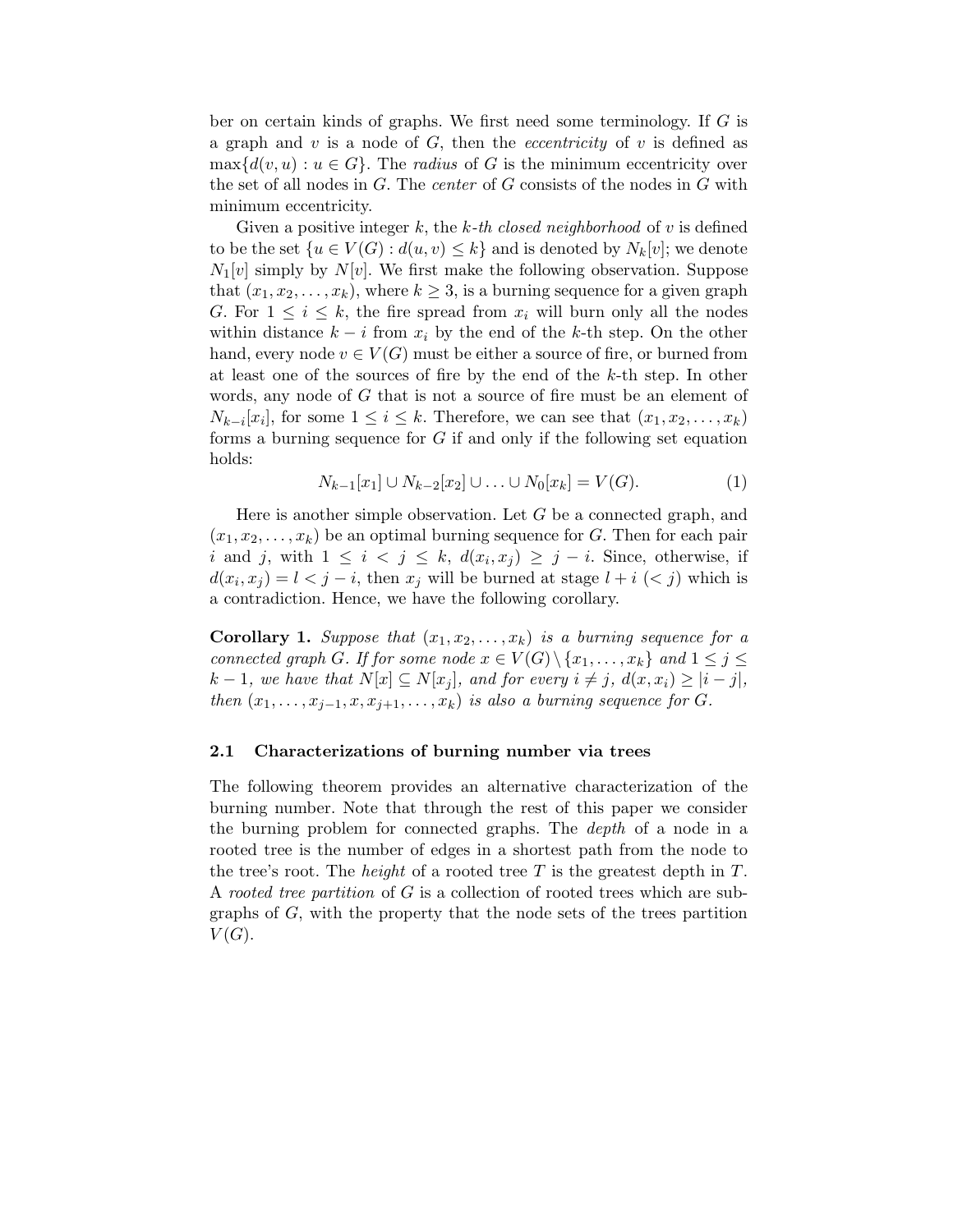**Theorem 1.** Burning a graph  $G$  in  $k$  steps is equivalent to finding a rooted tree partition into k trees  $T_1, T_2, \ldots, T_k$ , with heights at most  $(k -$ 1),  $(k-2), \ldots, 0$ , respectively such that for every  $1 \leq i, j \leq k$  the distance between the roots of  $T_i$  and  $T_j$  is at least  $|i-j|$ .

*Proof.* Assume that  $(x_1, x_2, \ldots, x_k)$  is a burning sequence for G. For all  $1 \leq i \leq k$ , after  $x_i$  is burned, in each round  $t > i$  those unburned nodes of G in the  $(t - i)$ -neighborhood of  $x_i$  will burn. Hence, any node v is burned by receiving fire via a shortest path of burned nodes from a fire source like  $x_i$  (this path can be of length zero in the case that  $v = x_i$ ). Hence, we may define a surjective function  $f: V(G) \to \{x_1, x_2, \ldots, x_k\},\$ with  $f(v) = x_i$  if v receives fire from  $x_i$ , where i is chosen with the smallest index. Now  $\{f^{-1}(x_1), f^{-1}(x_2), \ldots, f^{-1}(x_k)\}$  forms a partition of  $V(G)$  such that  $G[f^{-1}(x_i)]$  (the subgraph induced by  $f^{-1}(x_i)$ ) forms a connected subgraph of G. Since every node v in  $f^{-1}(x_i)$  receives the fire spread from  $x_i$  through a shortest path between  $x_i$  and v, by deleting extra edges in  $G[f^{-1}(x_i)]$  we can make a rooted subtree of G, called  $T_i$  with root  $x_i$ . Since every node is burned after k steps, the distance between each node on  $T_i$  and  $x_i$  is at most  $k - i$ . Therefore, the height of  $T_i$  is at most  $k - i$ .



Fig. 2. A rooted tree partition.

Conversely, suppose that we have a decomposition of the nodes of G into k rooted subtrees  $T_1, T_2, \ldots, T_k$ , such that for each  $1 \leq i \leq k$ ,  $T_i$ is of height at most  $k - i$ . Assume that  $x_1, x_2, \ldots, x_k$  are the roots of  $T_1, T_2, \ldots, T_k$ , respectively, and for each pair i and j, with  $1 \leq i < j \leq k$ ,  $d(x_i, x_j) \geq j - i$ . Then  $(x_1, x_2, \ldots, x_k)$  is a burning sequence for G, since the distance between any node in  $T_i$  and  $x_i$  is at most  $k - i$ . Thus, after k steps the graph G will be burned. □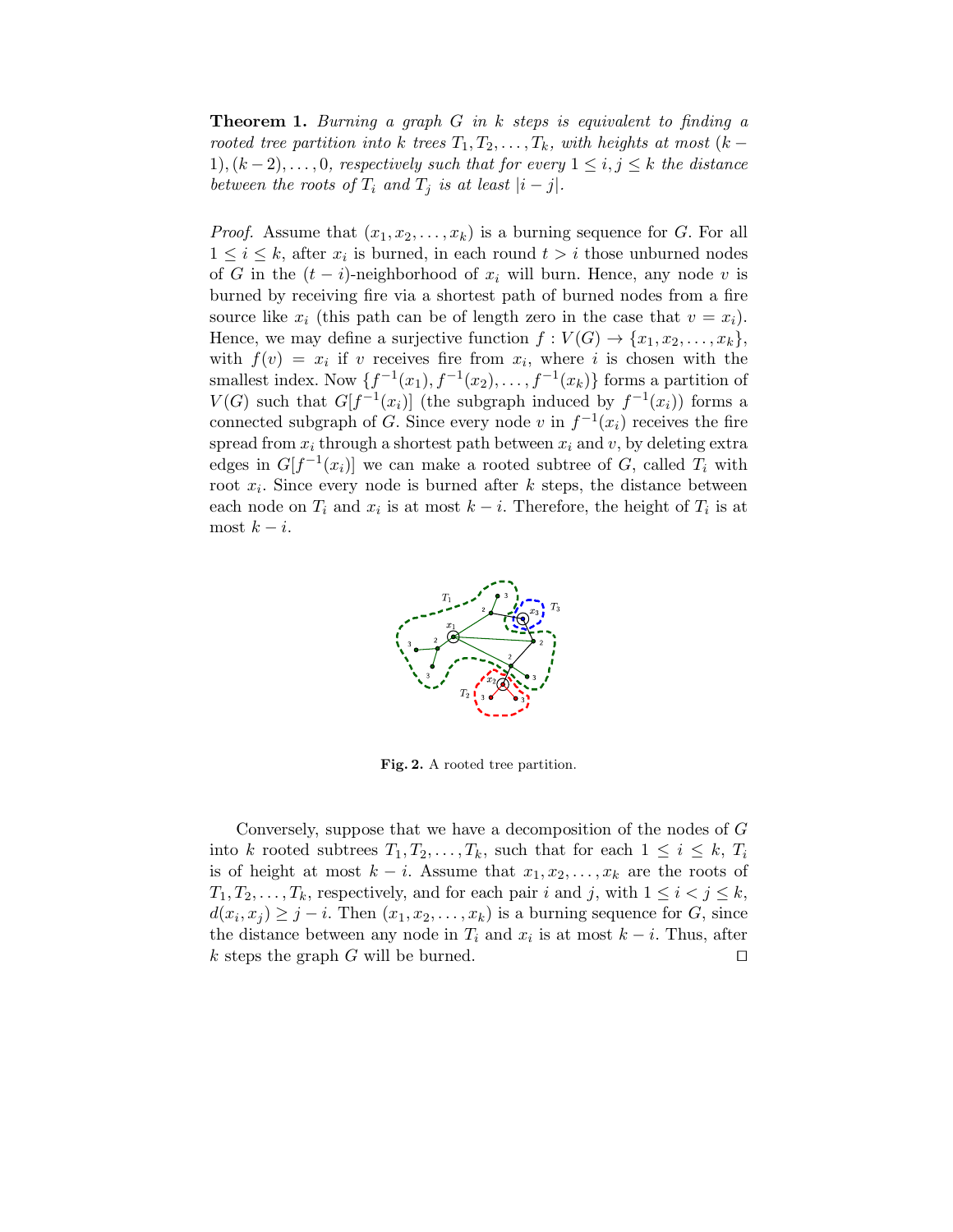Figure 2 illustrates Theorem 1. The burning sequence is  $(x_1, x_2, x_3)$ . We have shown the decomposition of G into subgraphs  $T_1$ ,  $T_2$ , and  $T_3$ based on this burning sequence by drawing dashed curves around the corresponding subgraphs. Each node has been indexed by a number corresponding to the step that it is burned.

The following corollary is useful for determining the burning number of a graph, as it reduces the problem of burning a graph to burning its spanning trees. First, note that for a spanning subgraph  $H$  of  $G$ , it is evident that  $b(G) \leq b(H)$  (since every burning sequence for H is also a burning sequence for  $G$ ).

Corollary 2. For a graph G we have that

 $b(G) = \min\{b(T) : T \text{ is a spanning subtree of } G\}.$ 

*Proof.* By Theorem 1, we assume that  $T_1, T_2, \ldots, T_k$  is a rooted tree partition of G, where  $k = b(G)$ , derived from an optimal burning sequence for  $G$ . If we take  $T$  to be a spanning subtree of  $G$  obtained by adding edges sequentially between the  $T_i$ 's which do not induce a cycle in  $G$ , then  $b(T) \leq k = b(G) \leq b(T)$ , where the second inequality holds since T is a spanning subgraph of  $G$ . □

## 2.2 Bounds

A subgraph  $H$  of a graph  $G$  is called an *isometric subgraph* if for every pair of nodes u, v in H, we have that  $d_H(u, v) = d_G(u, v)$ . For example, a subtree of a tree is an isometric subgraph. As another example, if G is a connected graph and  $P$  is a shortest path connecting two nodes of  $G$ , then  $P$  is an isometric subgraph of  $G$ . The following theorem (with proof omitted) shows that the burning number is monotonic on isometric subgraphs.

**Theorem 2.** For any isometric subgraph  $H$  of a graph  $G$ , we have that  $b(H) \leq b(G)$ .

However, this inequality may fail for non-isometric subgraphs. For example, let  $H$  be a path of order 5, and form  $G$  by adding a universal node to H. Then  $b(H) = 3$ , but  $b(G) = 2$ . The following corollary is an immediate consequence of Theorem 2.

**Corollary 3.** If  $T$  is a tree and  $H$  is a subtree of  $T$ , then we have that  $b(H) \leq b(T)$ .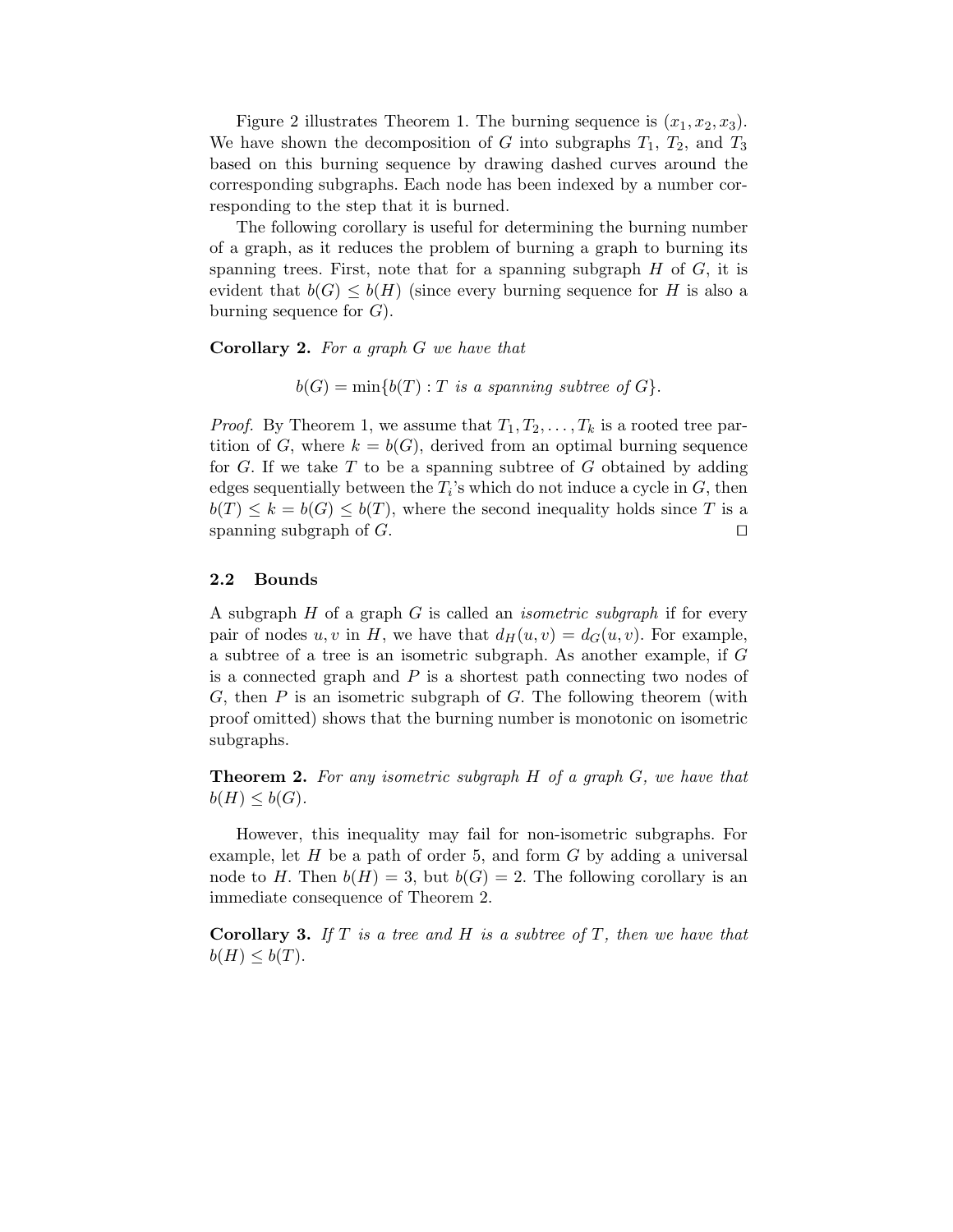The burning number of paths is derived in the following result (with proof omitted).

**Theorem 3.** For a path  $P_n$  on n nodes, we have that  $b(P_n) = \lceil n^{1/2} \rceil$ .

We have the following immediate corollaries.

**Corollary 4.** 1. For a cycle  $C_n$ , we have that  $b(C_n) = \lceil n^{1/2} \rceil$ .

2. For a graph G of order n with a Hamiltonian (that is, spanning) path, we have that  $b(G) \leq \lceil n^{1/2} \rceil$ .

The following theorem gives sharp bounds on the burning number. For  $s \geq 3$ , let  $K_{1,s}$  denotes a *star*; that is, a complete bipartite graph with parts of order 1 and s. We call a graph obtained by a sequence of subdivisions starting from  $K_{1,s}$  a *spider graph*. In a spider graph  $G$ , any path which connects a leaf to the node with maximum degree is called an arm of G. If all the arms of a spider graph with maximum degree s are of the same length r, we denote such a spider graph by  $SP(s, r)$ .

**Lemma 1.** For any graph G with radius r and diameter d, we have that

$$
\lceil (d+1)^{1/2} \rceil \le b(G) \le r+1.
$$

*Proof.* Assume that c is a central node of G with eccentricity r. Since every node in  $G$  is within distance  $r$  from  $c$ , the fire will spread to all nodes after  $r + 1$  steps. Hence,  $r + 1$  is an upper bound for  $b(G)$ .

Now, let P be a path connecting two nodes u and v in G with  $d(u, v) =$ d. Since P is an isometric subgraph of G, and  $|P| = d + 1$ , by Theorem 2 and Theorem 3 we conclude that  $b(G) \ge b(P) = \lfloor (d+1)^{1/2} \rfloor$ .

As proven in [6], the lower bound is achieved by paths, and the right side bound is achieved by spider graphs  $SP(r, r)$ . Note that when proving  $b(G) \leq r+1$  in Theorem 1, we viewed G as covered by a ball with radius  $r$ , with a central node chosen as a center of the ball. Hence, by burning a central node, after  $r+1$  steps every node in G will be burned. A *covering* of G is a set of subsets of the nodes of G whose union is  $V(G)$ . We may generalize this idea to the case that there is a covering of  $G$  by a collection of balls with a specified radius.

**Theorem 4.** Let  $\{C_1, C_2, \ldots, C_t\}$  be a covering of the nodes of a graph  $G$ , in which each  $C_i$  is a connected subgraph of radius at most  $k$ . Then we have that  $b(G) \leq t + k$ .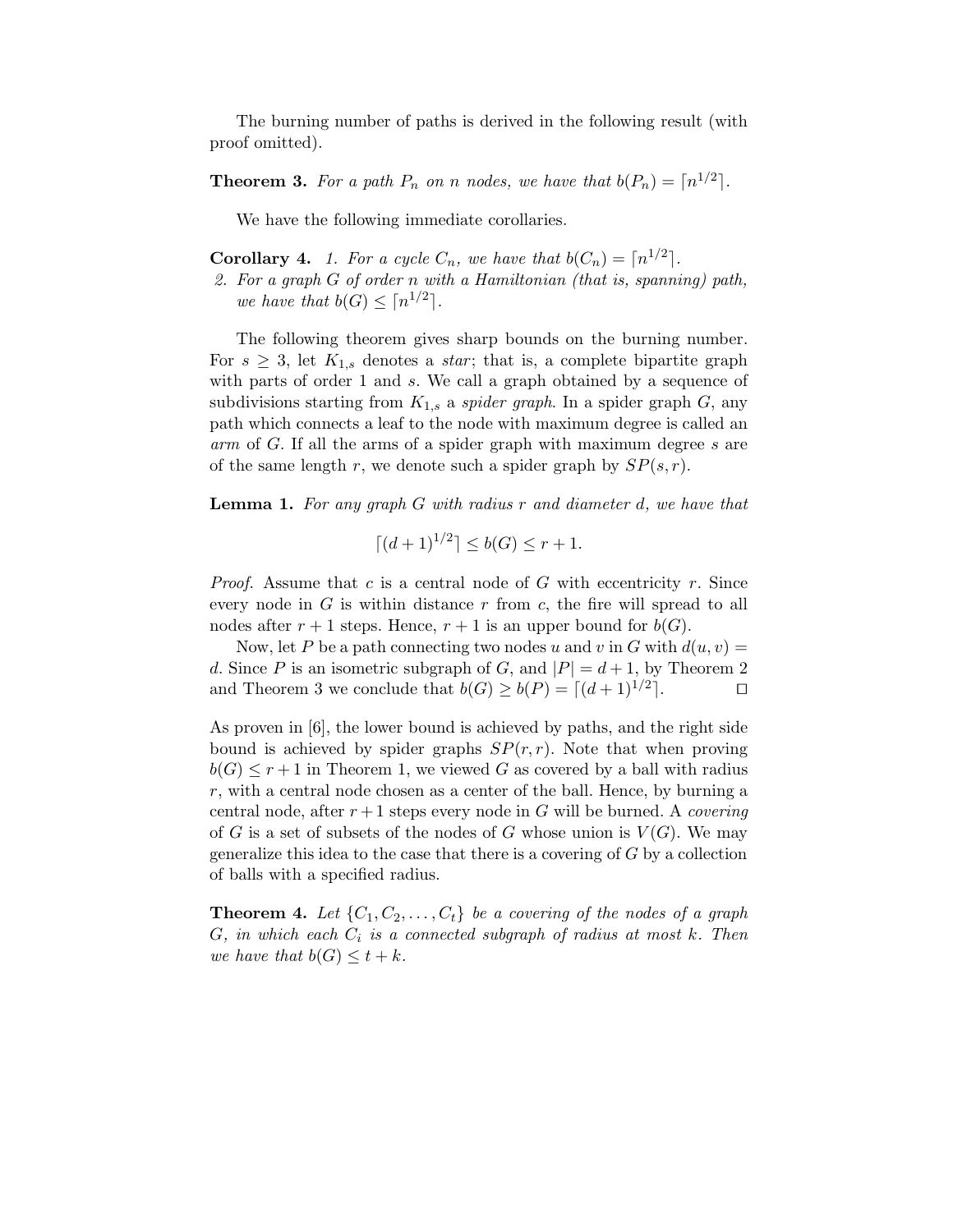We finish this section by providing some bounds on the burning number in terms of certain domination numbers. A k-distance dominating set like  $D_k$  for G is a subset of nodes such that for every node  $u \in V(G) \backslash D_k$ , there exists a node  $v \in D_k$ , with  $d(u, v) \leq k$ . The number of the nodes in a minimum k-distance dominating set of G is denoted by  $\gamma_k(G)$  and we call it the k-distance domination number of G. We have the following result (proof omitted).

**Theorem 5.** For any graph G with burning number k we have,  $\gamma_{k-1}(G) \leq$ k.

We now give bounds on the burning number in terms of distance domination numbers.

**Theorem 6.** If G is a connected graph, then we have that

$$
\frac{1}{2} \big( \min_{i \geq 1} \{ \gamma_i(G) + i \} + 1 \big) \leq b(G) \leq \min_{i \geq 1} \{ \gamma_i(G) + i \}.
$$

Proof. The upper bound is an immediate corollary of Theorem 4. For the lower bound, let  $k = b(G)$ , and let  $(x_1, \ldots, x_k)$  be a burning sequence. Then we have that

$$
V(G) \subseteq N_{k-1}[x_1] \cup \ldots \cup N_0[x_k]
$$
  

$$
\subseteq N_{k-1}[x_1] \cup \ldots \cup N_{k-1}[x_k].
$$

Hence,  $\{x_1, \ldots, x_k\}$  is a k-distance dominating set of G. Since by Theorem 5 we have that  $\gamma_{k-1}(G) \leq k$ , and  $\gamma_{k-1}(G) + (k-1) \leq 2k-1$  $2b(G)-1$ , we derive that  $\min_{i>1}{\{\gamma_i(G)+i\}} \leq \gamma_{k-1}(G)+(k-1) \leq 2b(G)-1$ . ⊓⊔

We have the following fact about the k-distance domination number of graphs.

**Theorem 7.** [17] If G is a connected graph of order n with  $n \geq k+1$ , then we have that

$$
\gamma_k(G) \le \frac{n}{k+1}.
$$

Now we use the bound in Theorem 7 for k-distance domination number which provides another upper bound for the burning number.

**Corollary 5.** If G is a connected graph of order n, then we have that

$$
b(G) \le 2n^{1/2} - 1.
$$

We conjecture that for any connected graph G of order  $n, b(G) \leq \lceil n^{1/2} \rceil$ .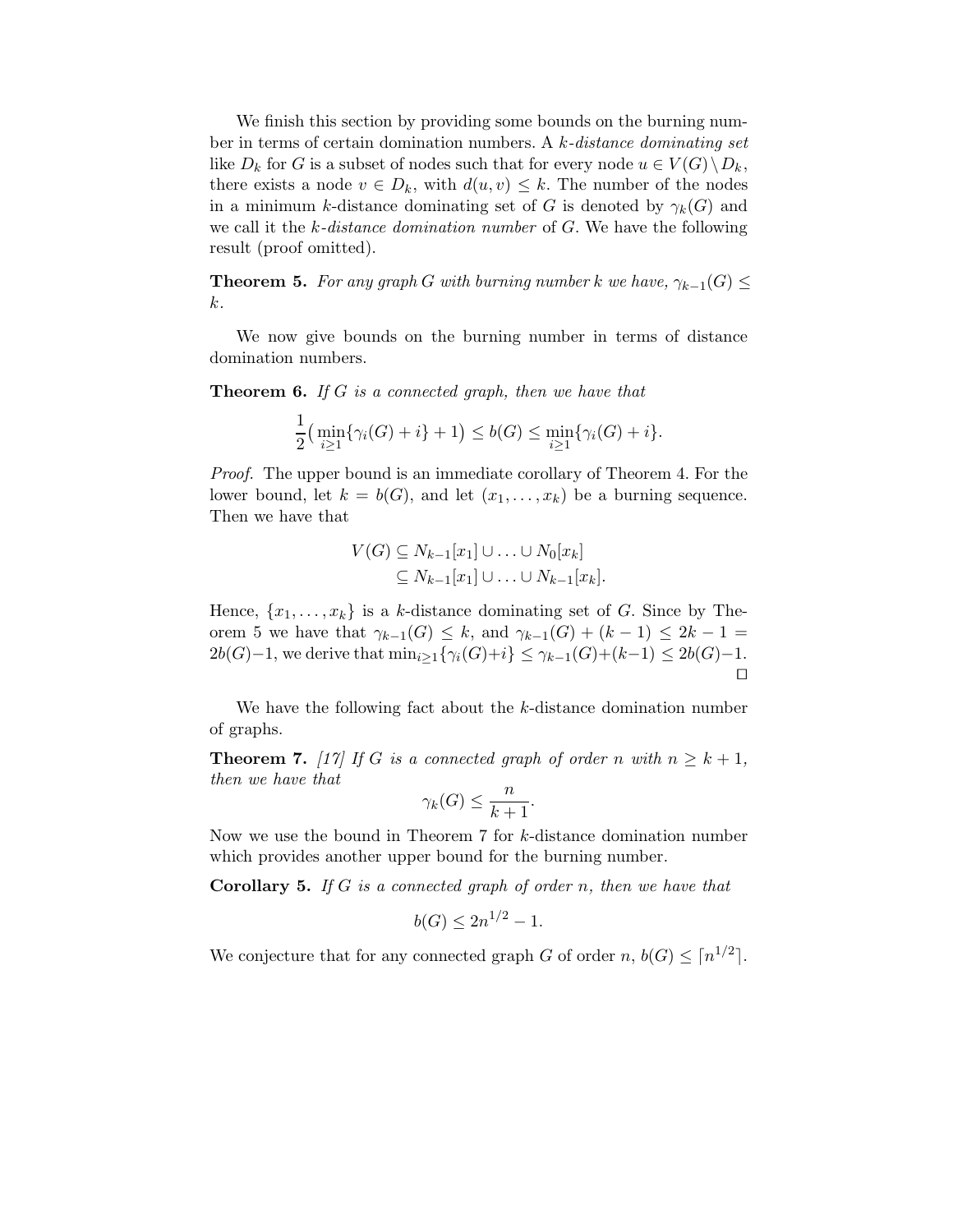## 3 Burning in the ILT Model

The Iterated Local Transitivity (ILT) model [5], simulates on-line social networks (or OSNs). The central idea behind the ILT model is what sociologists call *transitivity*: if u is a friend of v, and v is a friend of w, then  $u$  is a friend of  $w$ . In its simplest form, transitivity gives rise to the notion of *cloning*, where  $u$  is joined to all of the neighbours of  $v$ . In the ILT model, given some initial graph as a starting point, nodes are repeatedly added over time which clone each node, so that the new nodes form an independent set. The only parameter of the model is the initial graph  $G_0$ , which is any fixed finite connected graph. Assume that for a fixed  $t \geq 0$ , the graph  $G_t$  has been constructed. To form  $G_{t+1}$ , for each node  $x \in V(G_t)$ , add its *clone* x', such that x' is joined to x and all of its neighbours at time t. Note that the set of new nodes at time  $t + 1$  form an independent set of cardinality  $|V(G_t)|$ .

The ILT model shares many properties with OSNs such as low average distance, high clustering coefficient densification, and bad spectral expansion; see [5]. The ILT model has also been studied from the viewpoint of competitive diffusion which is one model of the spread of influence; see [20].

We have the following theorem about the burning number of graphs obtained based on ILT model. Even though the graphs generated by the ILT model grow exponentially in order with  $t$ , we see that the burning number of such networks remains constant.

**Theorem 8.** Let  $G_t$  be the graph generated at time  $t \geq 1$  based on the ILT model with initial graph  $G_0$ . If  $G_0$  has an optimal burning sequence  $(x_1, \ldots, x_k)$  in which  $x_k$  has a neighbor that is burned in the  $(k-1)$ -th step, then  $b(G_t) = b(G_0)$ . Otherwise,  $b(G_t) = b(G_0) + 1$ .

*Proof.* It is straightforward to see that  $G_0$  is an isometric subgraph of  $G_t$ . Therefore, by Theorem 2,  $b(G_t) \geq b(G_0)$ . On the other hand, assume that  $(x_1, \ldots, x_k)$  is an optimal burning sequence for  $G_0$ . Since every node  $x' \in V(G_t) \setminus V(G_0)$  is adjacent to a node in  $G_0$ , we have that  $(x_1, \ldots, x_k)$ is a burning sequence for the subgraph of  $G_t$  induced by  $V(G_t)\backslash (N_{G_t}[x_k]\backslash$  $N_{G_0}[x_k]$ ). Thus,  $b(G_t) \leq b(G_0)+1$ . Hence, we conclude that always either we have that  $b(G_t) = b(G_0)$ , or  $b(G_t) = b(G_0) + 1$ .

Suppose that for every optimal burning sequence of  $G_0$  all the neighbours of  $x_k$  are burned in the k-th step. We claim that  $b(G_1) = b(G_0) + 1$ . Assume not; that is,  $b(G_1) = b(G_0)$ . Let  $(y_1, y_2, \ldots, y_k)$  be an optimal burning sequence for  $G_1$ . Without loss of generality, by Corollary 1, and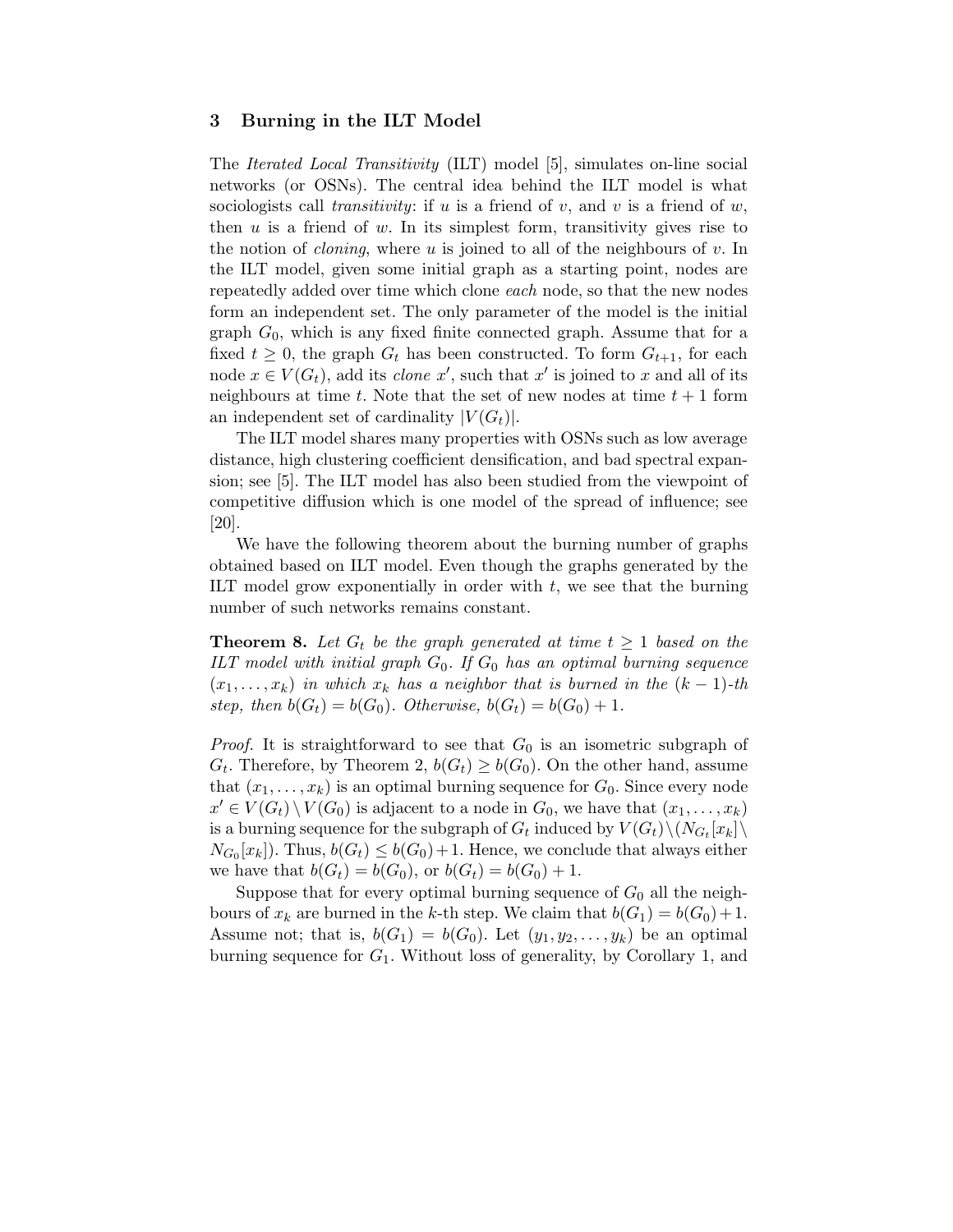the structure of  $G_1$ , we can assume that  $\{y_1, y_2, \ldots, y_{k-1}\} \subseteq G_0$ . Then, we have two possibilities; either  $y_k = x$  or  $y_k = x' \in V(G_1) \setminus V(G_0)$ , for some  $x \in V(G_0)$ . If the former holds, then to burn x' by the end of the k-th step, one of the nodes in the neighbourhood of  $x$  must be burned in an earlier stage, which is a contradiction. Since in this case  $(y_1, y_2, \ldots, y_k)$  forms a burning sequence for  $G_0$ . If the latter holds, that is,  $y_k = x' \in V(G_1) \setminus V(G_0)$ , for some  $x \in V(G_0)$ , then, we must have  $x = y_{k-1}$  (Note that all the neighbours of x must be burned either in the  $(k-1)$ -th step or the k-th step; Otherwise,  $y_k$  is burned before the k-th step, which is a contradiction). Otherwise, if  $x \neq y_{k-1}$ , to burn x by the  $k$ -th step, one of the neighbours of x must be burned in an earlier stage. But then in this case,  $(y_1, \ldots, y_{k-1}, x)$  forms an optimal burning sequence for  $G_0$  such that one of the neighbours of x is burned in the  $(k-1)$ -th step which is a contradiction with the assumption. Thus,  $x = y_{k-1}$ .

If all the neighbours of x, including y, are burned in the  $(k-1)$ -th step, then  $(y_1, \ldots, y_{k-2}, y, x)$  forms an optimal burning sequence for  $G_0$ . But this is a contradiction with the assumption. If at least one of the neighbours of x like y is burned at the k-th step, then  $(y_1, \ldots, y_{k-2}, x, y)$ forms an optimal burning sequence for  $G_0$ , which is again a contradiction with the assumption. Therefore, in this case,  $b(G_1) = b(G_0)$  is impossible, and hence,  $b(G_1) = b(G_0) + 1$ .

Conversely, suppose that  $b(G_1) = b(G_0) + 1$ , and  $(x_1, \ldots, x_k)$  is an optimal burning sequence for  $G_0$ . If  $x_k$  has a neighbour that is burned at stage  $k-1$ , then  $x'_k$  is also burned at stage k. Therefore,  $(x_1, \ldots, x_k)$  is a burning sequence for  $G_1$ , and we have that  $b(G_1) = b(G_0)$ , which is a contradiction. Thus,  $b(G_1) = b(G_0) + 1$ , if and only if for every optimal burning sequence of  $G_0$ , say  $(x_1, \ldots, x_k)$ , all the neighbours of  $x_k$  are burned in stage k. By induction, we can conclude that  $b(G_t) = b(G_0) + 1$ if and only if for every optimal burning sequence of  $G_0$ , say  $(x_1, \ldots, x_k)$ , all the neighbours of  $x_k$  are burned in stage k. Since starting from any graph  $G_0$ , for any  $t \geq 1$ ,  $b(G_t) = b(G_0)$ , or  $b(G_t) = b(G_0) + 1$ , we conclude that  $b(G_t) = b(G_0)$  if and only if for every optimal burning sequence of  $G_0$ , say  $(x_1, \ldots, x_k)$  one of the neighbours of  $x_k$  is burned in stage  $k-1$ . ⊓⊔

# 4 Cartesian Grids

The *Cartesian product* of graphs G and H, written  $G\Box H$ , has nodes  $V(G) \times V(H)$  with  $(u, v)$  adjacent to  $(x, y)$  if  $u = x$  and  $vy \in E(H)$  or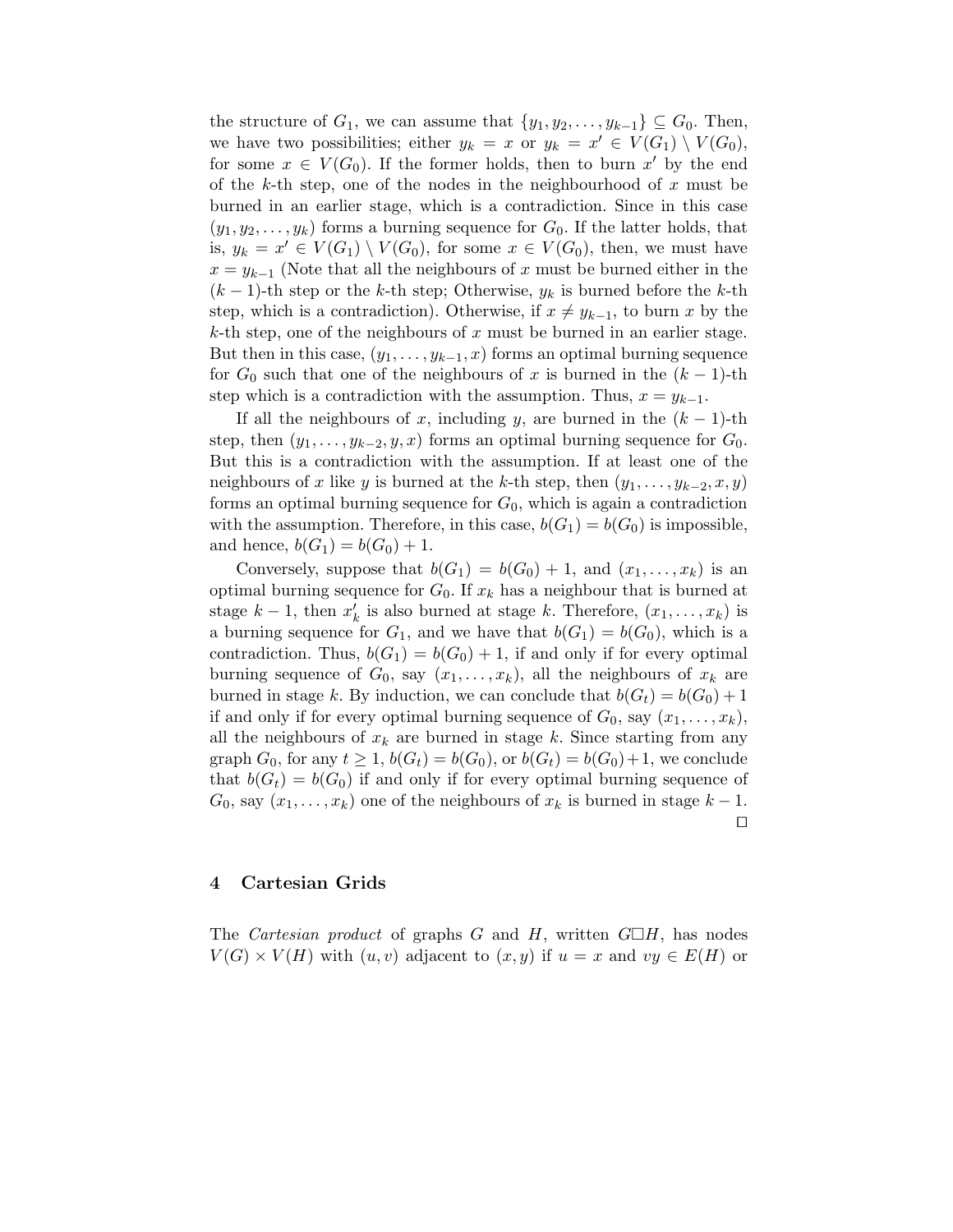$v = y$  and  $ux \in E(G)$ . The *Cartesian*  $m \times n$  grid is  $P_m \Box P_n$ . We prove the following theorem.

**Theorem 9.** If G is a Cartesian  $m \times n$  grid with  $1 \leq m \leq n$ , then we have that

$$
b(G) = \begin{cases} \Theta(n) & \text{if } m = O(n^{1/2}) \\ \Theta(mn)^{1/3} & \text{if } m = \Omega(n^{1/2}). \end{cases}
$$

Proof. First, we find a general upper bound by applying the covering idea in Theorem 4 as follows. Using a layout as shown in Figure 3 we may provide a covering of  $G$  by a collection of  $t$  closed neighbourhoods of radius  $r$ . Note that the  $r$ -th neighbourhood of a vertex in a grid is a subset of a "diamond" with diameter  $2r + 1$  in the Cartesian grid plane. Thus, by a simple counting argument we have that

$$
t = \left\lceil \frac{m}{2r+1} \right\rceil \left\lceil \frac{n}{2r+1} \right\rceil + \left( \left\lceil \frac{m}{2r+1} \right\rceil + 1 \right) \left( \left\lceil \frac{n}{2r+1} \right\rceil + 1 \right)
$$
  

$$
\leq 2 \left( \left\lceil \frac{m}{2r+1} \right\rceil + 1 \right) \left( \left\lceil \frac{n}{2r+1} \right\rceil + 1 \right).
$$



Fig. 3. A covering of the Cartesian grid.

Therefore,  $t = O(\frac{mn}{r^2})$  $\frac{nn}{r^2} + \frac{m}{r} + \frac{n}{r}$  $\frac{n}{r}$ ), and consequently, by Theorem 4,

$$
b(G) = O\left(r + \frac{mn}{r^2} + \frac{m}{r} + \frac{n}{r}\right). \tag{2}
$$

First, we consider the case that  $m = O(n^{1/2})$ : Since  $P_n$  is an isometric subgraph of G, then by Theorem 3, we have that  $b(G) = \Omega(n^{1/2})$ . Moreover, by taking  $r = n^{1/2}$ , we derive that  $\frac{mn}{r^2} = m = O(n^{1/2})$ , and  $\frac{m}{r} + \frac{n}{r} \leq 2\frac{n}{r} = O(n^{1/2})$ . Thus, by equation (2),  $b(G) = O(n^{1/2})$ , and we conclude that in this case,  $b(G) = \Theta(n^{1/2})$ .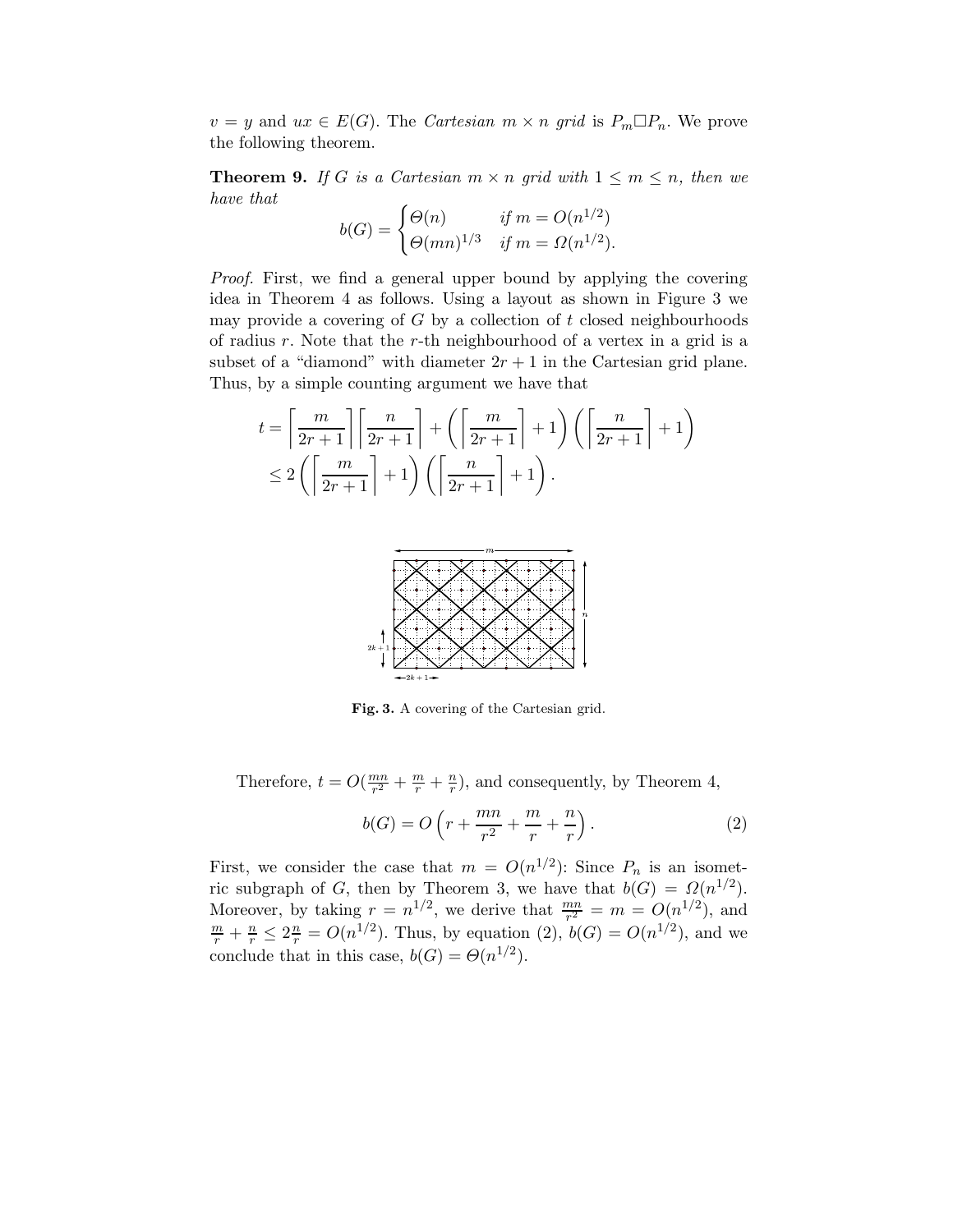Now, suppose  $m = \Omega(n^{1/2})$ . Let  $S = (x_1, x_2, \ldots, x_k)$  be a burning sequence for G. Thus, every node in G must be in the  $(k - i)$ -th neighborhood of a node  $x_i$ , for some  $1 \leq i \leq k$ . By direct checking, the number of nodes in the r-th closed neighborhood of a node  $x$  in  $G$  equals

$$
|N_r[x]| = |\{y \in G : d(x, y) \le r\}| = 1 + 4 + \dots + 4r
$$
  
= 1 + 2r(r + 1).

Therefore, by double counting the nodes of  $G$  and by  $(1)$ , we have that

$$
mn = |G| \le |N_{k-1}[x_1]| + |N_{k-2}[x_2]| + \dots + |N_0[x_k]|
$$
  
=  $k + \sum_{i=1}^{k-1} 2i(i+1) = \frac{2k^3 + k}{3}$ .

Since the above inequality holds for all burning sequences, we conclude that  $b(G) = \Omega((mn)^{1/3})$ . On the other hand, by taking  $r = (mn)^{1/3}$  in equation 2, we derive that  $b(G) = O((mn)^{1/3})$ . Hence, the proof follows. ⊓⊔

#### 5 Conclusions and future work

We introduced a new graph parameter, the burning number of a graph, written  $b(G)$ . The burning number measures how rapidly social contagion spreads in a given graph. We gave a characterization of the burning number in terms of decompositions into trees, and gave bounds on the burning number which allow us to compute it for a variety of graphs. We determined the asymptotic order of the burning number of grids, and determined the burning number in the Iterated Local Transitive model for social networks.

Several problems remain on the burning number. We conjecture that for a connected graph G of order  $n, b(G) \leq \lceil n^{1/2} \rceil$ . Determining the burning number remains open for many classes of graphs, including trees and disconnected graphs. It remains open to consider the burning number in real-world social networks such as Facebook or LinkedIn. As Theorem 8 suggests, the burning number of on-line social networks is likely of constant order as the network grows over time. We remark that burning number generalizes naturally to directed graphs; one interesting direction is to determine the burning number on Kleinberg's small world model [15], which adds random directed edges to the Cartesian grid.

A simple variation which leads to complex dynamics is to change the rules for nodes to burn. As in graph bootstrap percolation [2], the rules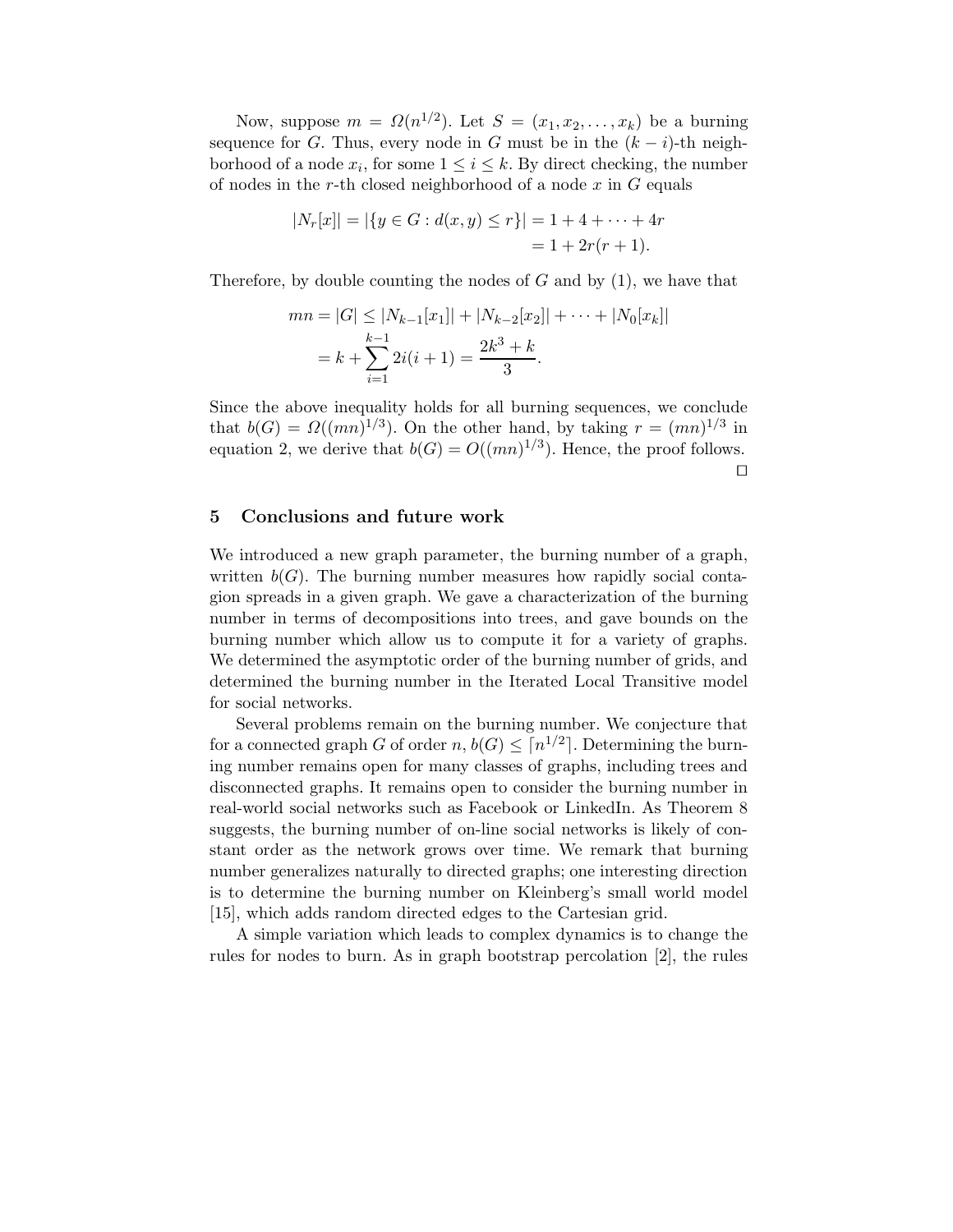could be varied so nodes burn only if they are adjacent to at least  $r$ burned neighbors, where  $r > 1$ . We plan on studying this variation in future work.

## References

- 1. N. Alon, P. Pra lat, N. Wormald, Cleaning regular graphs with brushes, *SIAM Journal on Discrete Mathematics* 23 (2008) 233–250.
- 2. J. Balogh, B. Bollob´as, R. Morris, Graph bootstrap percolation, Preprint 2014.
- 3. S. Banerjee, A. Das, A. Gopalan, S. Shakkottai, Epidemic spreading with external agents, In: *Proceedings of IEEE Infocom*, 2011.
- 4. A. Barghi, P. Winkler, Firefighting on a random geometric graph, accepted to *Random Structures and Algorithms*.
- 5. A. Bonato, N. Hadi, P. Horn, P. Pralat, C. Wang, Models of on-line social networks, *Internet Mathematics* 6 (2011) 285-313.
- 6. A. Bonato, J. Janssen, E. Roshanbin, Burning a graph is hard, Preprint 2014.
- 7. A. Bonato, R.J. Nowakowski, *The Game of Cops and Robbers on Graphs*, American Mathematical Society, Providence, Rhode Island, 2011.
- 8. P. Domingos, M. Richardson, Mining the network value of customers, In: *Proceedings of the 7th International Conference on Knowledge Discovery and Data Mining (KDD)*, 2001.
- 9. S. Finbow, A. King, G. MacGillivray, R. Rizzi, The firefighter problem for graphs of maximum degree three, *Discrete Mathematics* 307 (2007) 2094-2105.
- 10. S. Finbow, G. MacGillivray, The Firefighter problem: a survey of results, directions and questions, *Australasian Journal of Combinatorics* 43 (2009) 57–77.
- 11. M.R. Garey, D.S. Johnson, *Computers and Intractability: A Guide to the Theory of* NP*-Completeness*, W.H. Freeman, 1979.
- 12. T.W. Haynes, S.T. Hedetniemi, P.J. Slater, *Fundamentals of Domination in Graphs* Marcel Dekker, New York, 1998.
- 13. D. Kempe, J. Kleinberg, E. Tardos, Maximizing the spread of influence through a social network, In: *Proceedings of the 9th International Conference on Knowledge scovery and Data Mining (KDD)*, 2003.
- 14. D. Kempe, J. Kleinberg, E. Tardos, Influential nodes in a diffusion model for social networks, In: *Proceedings 32nd International Colloquium on Automata, Languages and Programming(ICALP)*, 2005.
- 15. J. Kleinberg, The small-world phenomenon: an algorithmic perspective, In: *Proc. 32nd ACM Symp. Theory of Computing*, 2000.
- 16. A.D.I. Kramer, J.E. Guillory, J.T. Hancock, Experimental evidence of massivescale emotional contagion through social networks, *Proceedings of the National Academy of Sciences* 111 (2014) 8788-8790.
- 17. A. Meir, J.W. Moon, Relations between packing and covering numbers of a tree, *Pacific Journal of Mathematics* 61 (1975) 225-233.
- 18. E. Mossel, S. Roch, On the submodularity of influence in social networks, In: *Proceedings of 39th Annual ACM Symposium on Theory of Computing(STOC)*, 2007.
- 19. M. Richardson, P. Domingos, Mining knowledge-sharing sites for viral marketing, In: *Proceedings of the 8th International Conference on Knowledge scovery and Data Mining (KDD)*, 2002.